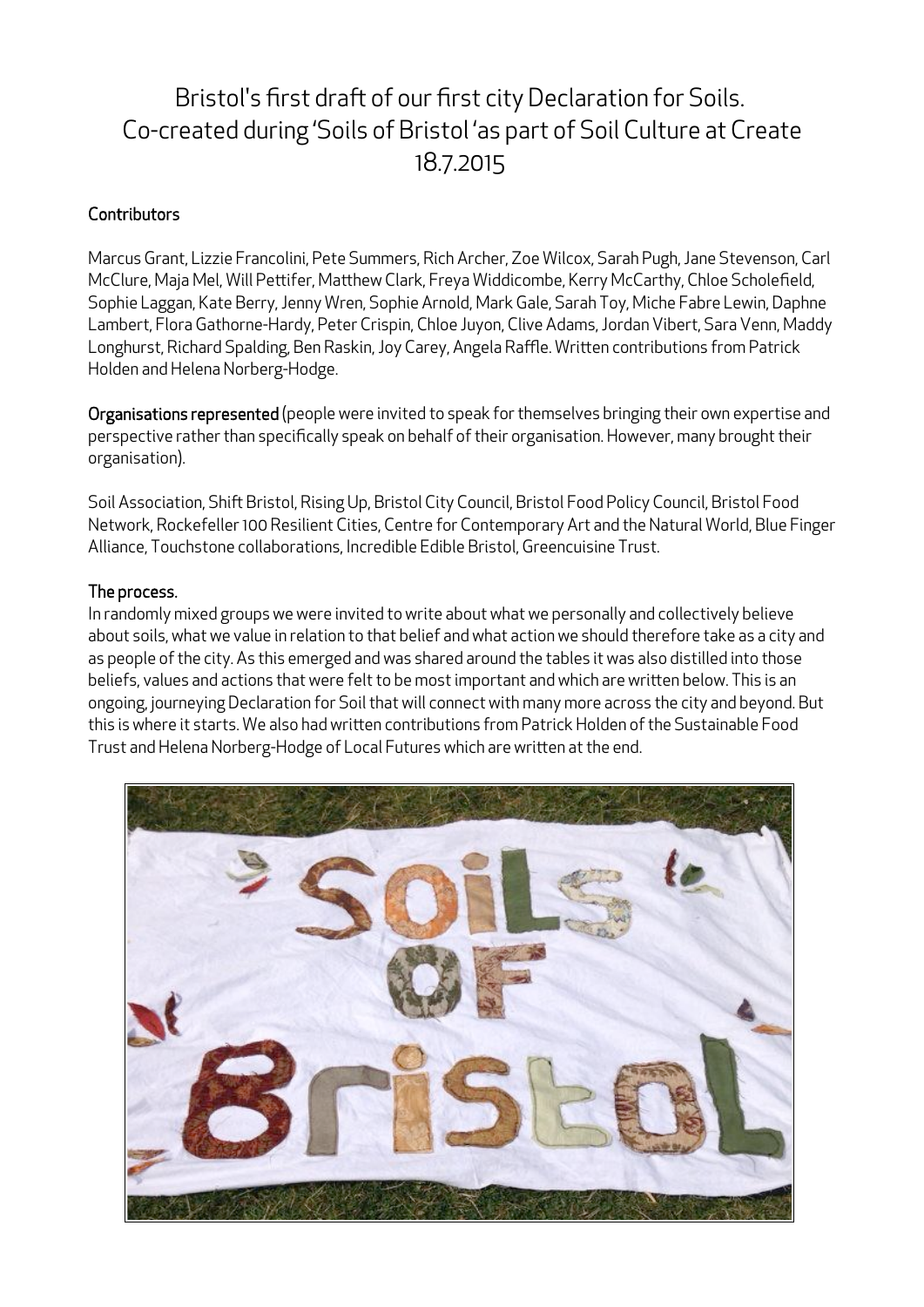# THEMES/STATEMENTS ARISING FROM THE FOCUS GROUPS

#### **Soil as a climate stabiliser**

We believe healthy living soil play a huge role in stabilising the climate

In particular we value that when addressing Climate Change, the value and contribution of soils are fully appreciated and acted upon

Therefore we need to bring soil protection and regeneration into all actions related to climate change prevention and mitigation in the West of England

#### **Long-term, solution focussed decision making**

We believe that all people fundamentally want a reliable and resilient support system and that soil provides this to all living things. Currently soil is critically undervalued and poorly understood.

In particular we value long-term-view decision making – that which enables us to act responsibly on behalf of future generations so we stop depleting their life support system.

Therefore we need to gather the necessary evidence of solutions we can apply here, and start using collaborative, reflective and thought-allowing decision making processes, with future generations at the core of this.

#### **Planning policy and law**

We believe that the lack of dedicated expertise in soil science and sustainable agriculture within planning authorities at central and local level is putting us in a perilous situation.

In particular we believe that this expertise is vital to informed planning decisions for future resilience.

Therefore we need to introduce a legal requirement for expertise and knowledge of soil and sustainable food production to be integral to planning departments at all levels. We also need to create an agricultural use class for soils of a city region.

#### **Preferential and proactive support for regenerative agricultural practices.**

We believe that much of our soil resource has already been damaged and depleted be misguided agricultural development and industrial practices.

In particular we believe that the need to repair damaged soils and prevent future damage is essential.

Therefore we need to challenge economic drivers that damage soil and apply a convention for biological diversity to soils. We need to create accountable and measurable targets for soil biodiversity in agriculture in the West of England and planning and its effect on soil.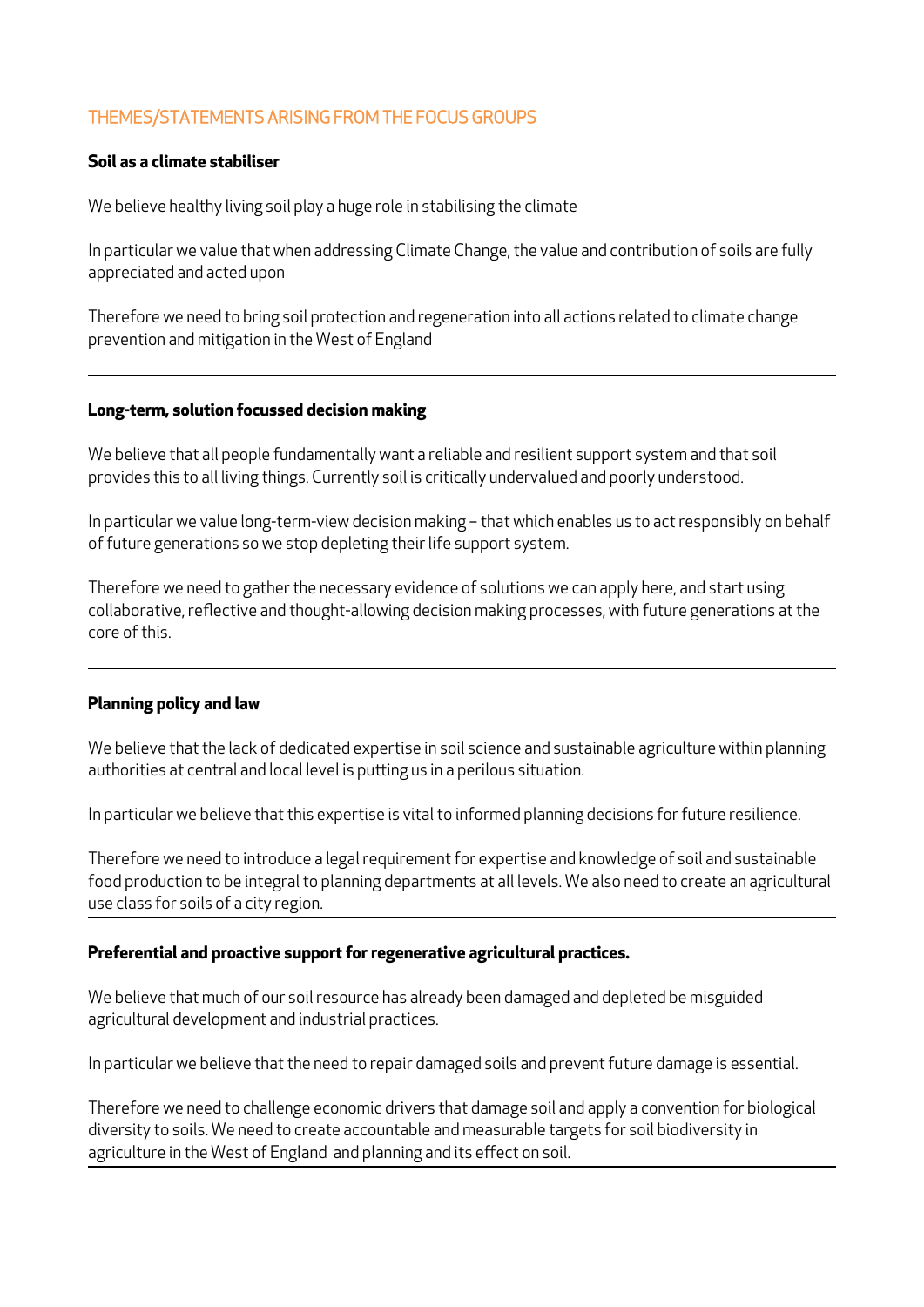## **City Education**

We believe that strong links between communities and their local soils can enable cultural, economic, health and wellbeing benefits leading to resilient, confident communities.

In particular we value approaches that connect communities to their natural wealth and the governance of them

We therefore need to ensure that education, awareness and access empowers communities to understand, value and use their local soils for local benefit.

## **Embodied experiences in childhood**

We believe everyone has the right to have a full understanding of our vital connection with soils

In particular we believe that everyone should have access to embodied experiences of healthy soils

There fore we need to make building a relationship to soil integral to every childhood.

#### **One Planet Development / Interdependence**

We believe all life on earth is interdependent with the life of soils.

In particular we value cultural, economic, spiritual and political practices that prevent damage to and nourish and nurture the health and diversity of living soils

Therefore we need to place the One Planet Development strategy, and not exploitative and depleting practices at the heart of all our city and city region policies. This includes a declaration on the rights of soil.

## **Education for decision making (1)**

We believe soil is one very important criteria in land classification

In particular we value a diversity of soils that facilitate different land uses

Therefore we need to develop information and understanding about land use appropriate to land type and use this when planning development to make good decisions that are defensible.

#### **Education for decision making (2)**

We believe the direct correlation between healthy soils, healthy people and a healthy world must be recognised and acted upon

In particular we value those who support the living soil and who provide wise leadership around education about soil and those who use it wisely.

Therefore we need to develop education and engagement with all communities of Bristol around decisions and actions concerning soil and land use whilst ensuring good information is available to all to support this.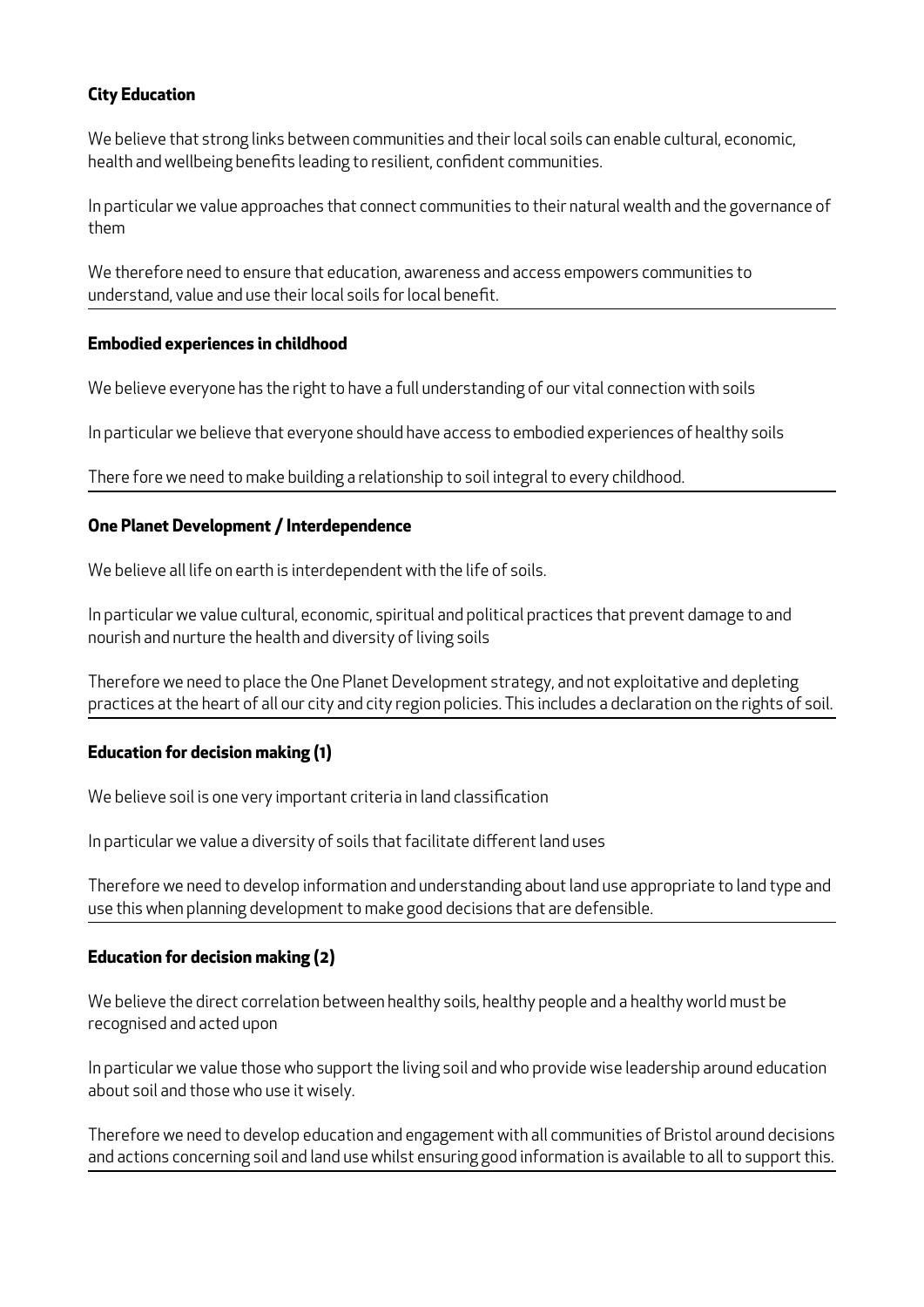#### **Reconnection**

We believe that soil is undervalued and that humans are generally disconnected from soil and food production

In particular we value that working with soil has the potential to bring people together, connecting them and strengthening communities

Therefore we need to conduct

education and outreach – give more people the opportunity for direct connection with each other in the natural world

Modernise – smoother routes to access allotments / land more school projects – so issues become part of normal life social prescribing make it more visible where people are – growing, foraging, via health services etc make it cool!

#### **Access to land**

We believe we need to reconnect to soil as a fundamental building block of of a sustainable resilient city

In particular we believe everybody should be able to access to soil and land for food growing and we value the resilience and security that comes from collectively owning our food systems

Therefore we need to create and protect more places for people to access soil and land.

#### **Scaling for diverse local production and security**

We believe that high quality soils are essential for ensuring global and local food security in the present and in the long term. It is a finite resource and irreplaceable asset

In particular we value the opportunity to grow and buy food on a local scale across the city region

Therefore we need to

Identify, map and designate the existing and potential food growing spaces across the West of England as food growing sites

Create ways to make food growing profitable, attractive, accessible and fair to workers Change the image of organic and local to be less elitist

Protect space for small scale retail to support small scale production

#### **Community-connected agriculture**

We believe in the power and value of people coming together to grow food

In particular we believe in the interdependence between community and food security

Therefore we need to equip people to set up community-centred sustainable urban agriculture projects and enterprises.